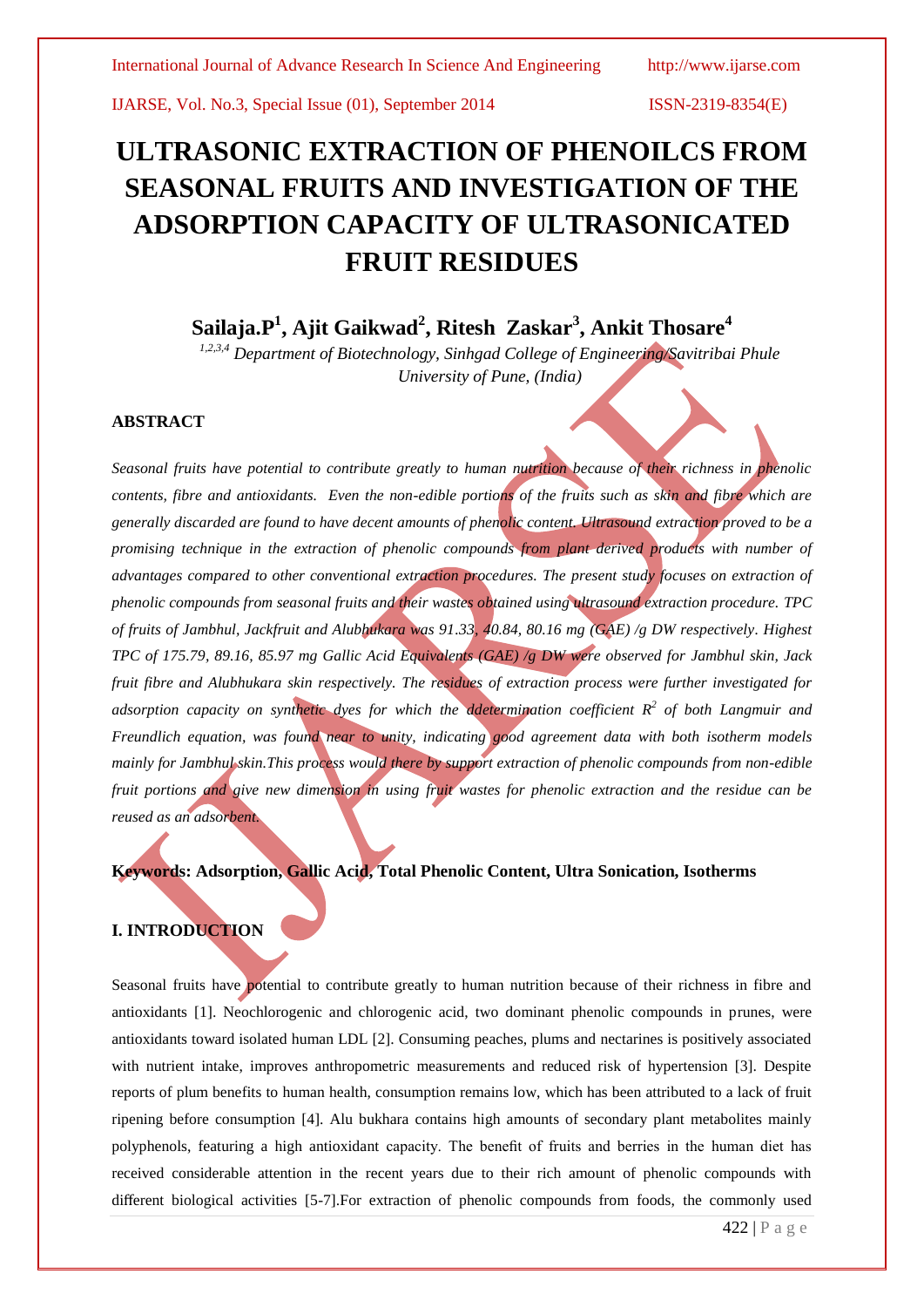organic solvents are aqueous mixtures of ethanol, methanol, water, and acetone, sometimes in combination with weak or strong acids [5]. The yield and composition of phenolic compounds in extracts depend on the extraction conditions and are, in addition to the polarity of the solvent, influenced by, for example, temperature, duration of extraction, number of steps, solvent-to-sample ratio, and use of enzymes[8]. Sample preparation and removal of unwanted substances for accurate quantification of phenolics is important, but the extraction procedure is the primary determinant for the separation and recovery of phenolics. As mentioned earlier, extraction is generally influenced by the sample nature, particle size, solvent type as well as extraction techniques employed. Soxhlet, heated reflux extraction and maceration are conventional procedures frequently used to recover phenolics from solid samples. Microwave assisted extraction is an advanced processe but often suffer from disadvantages of short extraction times and fear of working with alcoholic and more volatile solvents. The Soxhlet and heated reflux methods are normally performed at 90 °C for several hours while maceration is performed over days at ambient temperature [9]. While there are many positive aspects of this method, there are substantial disadvantages, including: (1) the need to use large volumes of hazardous organic solvents, which are environmental pollutants and health hazards; (2) long extraction times and (3) interference with, and degradation of, targeted components due to both internal and external factors such as light, air, high temperatures and enzymatic reactions [10–12]. Ultrasonic radiation, which has frequencies higher than 20 kHz, facilitates the extraction of organic and inorganic compounds from solid matrices using liquid solvents. Sonication is the production of sound waves that create cavitation bubbles near the sample tissue, which break down to disrupt cell walls, thereby releasing cell contents [13-14]. An appropriate solvent is mixed with a sample and sonicated under controlled temperature for a specified time. Extract recovery is influenced not only by sonication time, temperature and solvent selection, but also by wave frequency and ultrasonic wave distribution [15]. Ultrasound has been used in both static and dynamic modes to extract phenolics from plant materials [16]. A static system is a closed-vessel extraction for which no continuous transfer of solvent occurs. In dynamic extraction, fresh solvent is supplied continuously, which allows efficient adsorption of analytes and their effective transfer from the extraction vessel. Continuous transfer of extracted analytes prevents degradation of any thermo-labile compounds by the heat associated with sonication [17-18]. Probe and bath systems are the two most common ways of applying ultrasound waves to the sample. Probe sonicators are constantly in contact with the sample and make reproducibility and repeatability difficult. In addition, the risk of sample contamination and foam production is higher. Bath sonicators can act on a range of samples simultaneously and allow for higher reproducibility [19]. Compared to conventional methods, UAE is one of the most simple, inexpensive extraction systems and can be operated rapidly in a broad range of solvents for large-scale preparations suited for industrial purposes [20]. As a method to extract phenolic compounds from Potentilla atrosanguinea and Pinus radiata, UAE has been shown to be more effective than maceration but less effective than heated reflux, MAE and UMAE methods [21] The fruit juice industry produces a large amount of byproducts that have low economic value viz. fruit seeds; skin, over ripened fruits, fiber etc. A large quantity remains improperly utilized. A strategy is required to convert this waste into value added products. The process for this conversion should be technologically efficient, economical and with ease of operation [22]. Many studies are devoted on phenolic extraction from edible portion of the fruit but little work has been done on phenolic extraction from non-edible portions which are generally discarded as a waste. Fruit wastes such as skin, seeds and the fibre content also have a good value of phenolic content present in them. The present study focuses on extraction of phenolic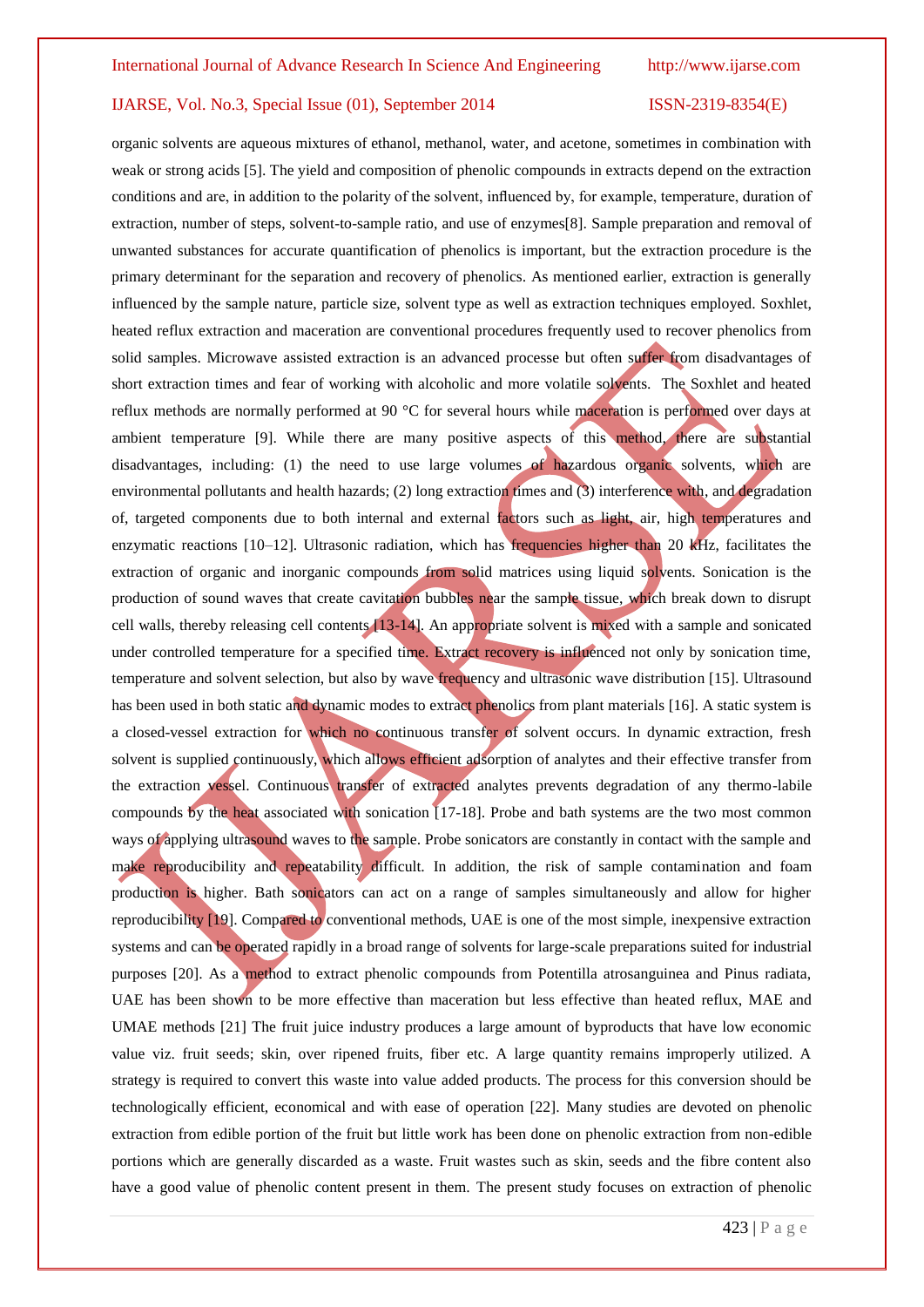compounds from seasonal fruits and their wastes obtained using ultrasound extraction procedure. The final residue after the extraction was then subjected to adsorption studies on synthetic dyes. This process would there by support in the extraction of phenolic compounds from non-edible fruit portions and also will give a new dimension in using the fruit wastes for phenolic extraction and the residue of the entire process can be reused as an adsorbent. The Objectives of the present study are 1.To utilize three seasonal fruit varieties viz. Jackfruit, Alubhukhara and Jambhul and their wastes like skin, seeds, and fibre in extraction of phenols using the advanced technique of Ultra sonication. 2. To determine the total phenolic content in all the samples in terms of Gallic acid content. 3. To find out the best solvent used for extraction of phenolics. 4. To find out optimum concentration of the solvent for phenol extraction. 5. To reuse the residue of extraction process for adsorption studies. 7. To study the static capacity of adsorption of synthetic dyes by the fruit sample residue obtained after extraction procedure. 8. To study the effect of contact time, mass dosage on the static adsorption of the dye onto the fruit sample residues.

## **II. MATERIALS AND METHODS**

Jackfruit, Jambhul and Alubhukar were purchased in large quantities from a local market in Pune. All the fruits were separated into individual portions viz. skin, pulp, seeds and fiber and stored at  $-4^{\circ}$ C until their final usage to prevent it from damage and spoilage and to maintain uniformity in the quality throughout the entire project.



**Fig. 1:Fruit Samples After Pretreatment**

### **III. CHEMICALS**

Folin-Ciocalteau reagent, Sodium carbonate anhydrous was purchased from Fisher Scientific Mumbai, India. Methanol, Isopropanol, Ethyl acetate, Acetone Merk Mumbai, India. Gallic acid was kindly provided by as a test sample. Safranin 0.5%W/V, Coamassie Brialliant Blue G 250 from HIMEDIA, Mumbai, India. All other chemicals and reagents used in the present study were of analytical grade.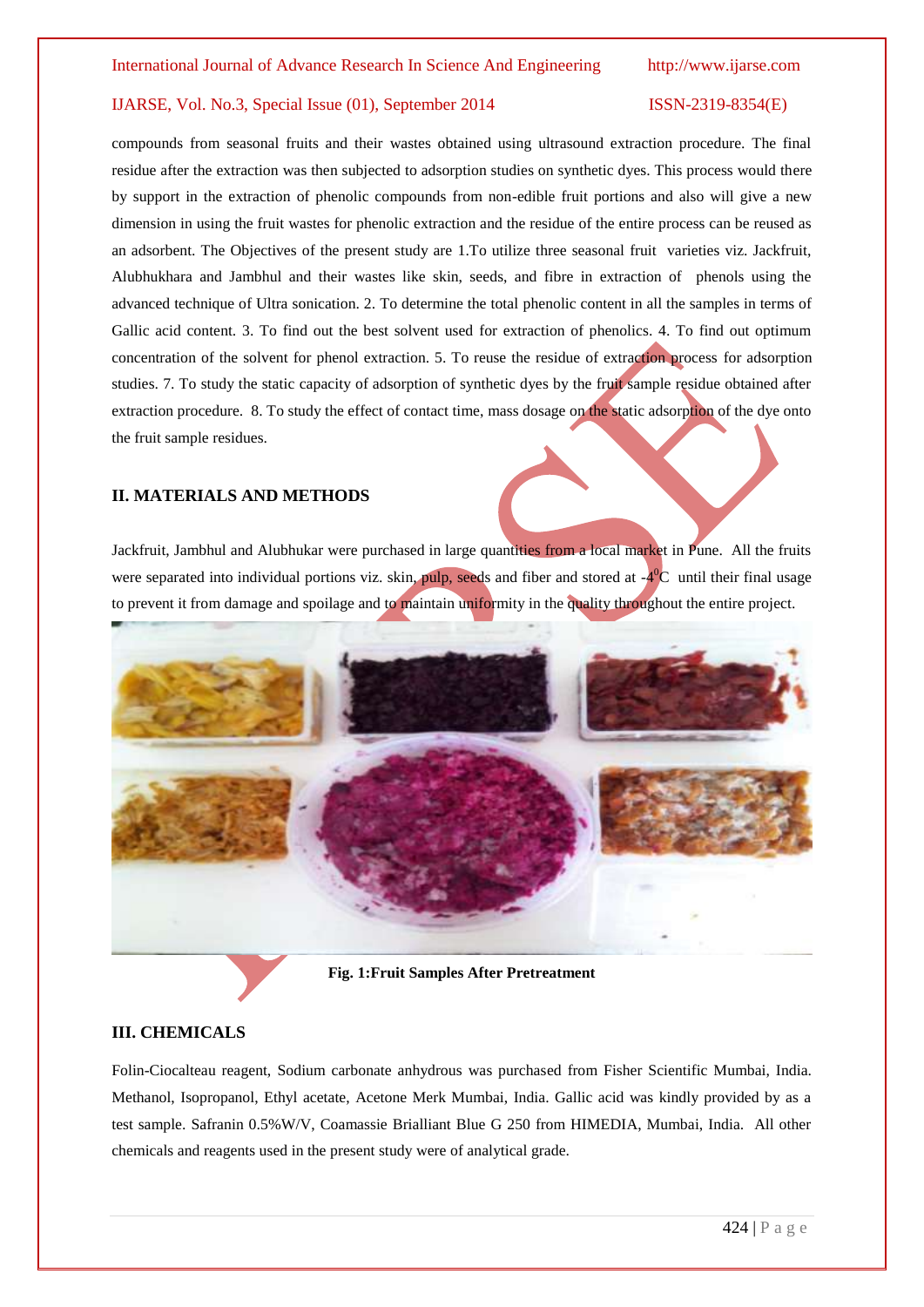# **IV. EXTRACTION OF PHENOLICS**

The extraction procedure was adopted for different extracting solvents like Acetone, Methanol, Ethyl acetate and Iso propanol at varying concentrations ranging from 0- 100% for the Jackfruit skin, pulp and fibre, Jambhul skin and pulp, Alubhukara skin and pulp. The ultrasound-assisted extraction (UAE) was carried out in an ultrasonic device (BIO – TECHNICS INDIA, ISO 9001: 2000) with an ultrasound power of 150 W, 230 Volts, Amplitude of 15 and a capacity of 5.5Ltr and frequency of 40 kHz, equipped with a temperature controller and a digital timer. Fruit samples of  $(1.0 \text{ g})$  were accurately weighed and placed in a capped tube, then mixed with a 10ml of extraction solvent. After wetting the fruit samples, the tube with the suspension was immersed into water in the ultrasonic device, and irradiated under the predetermined conditions for 30min. After ultrasonic extraction, the sample was centrifuged at 10,000 rpm for 10 min and the supernatant was collected. The precipitation was taken back and extracted again under the same conditions.

# **V. DETERMINATION OF TOTAL PHENOLIC CONTENT**

The total phenolic content was measured by Folin-ciocalteau method. For phenolics gallic acid was used as a standard. Methanol extracts of phenolics (1 mL) from fruit samples was added with 2.5 mL of Folin-ciocalteau reagent and was diluted with distilled water in a ratio of 1:10. Sodium bicarbonate (20%) 2mL was added to this mixture. This mixture was allowed to stand for 30 min at room temperature in dark and absorbance was measured at 760 nm. The standard curve was linear between 1 and 8 µg/mL gallic acid. Results were represented as mg of GAE/g DW of fruit.

# **VII. ESTIMATION OF TOTAL PHENOLIC CONTENT**

Total Phenol Content (TPC) was determined in comparison with standard gallic acid and the results are expressed in terms of mg GAE/g dry sample. From Table 1 it can be seen that Total Phenolic Content (TPC) of fruits of Jambhul, Jackfruit and Alubhukara was 91.33, 40.84, 80.16 mg (GAE) /g DW respectively. Further efforts were made to analyse the non edible portion of jambhul skin, alubhukara skin , alubhukara seeds, jack fruit skin, jackfruit seeds and jackfruit fiber. Highest total phenolics of 175.79 mg Gallic Acid Equivalents (GAE) /g DW were observed for jambhul skin in Acetone solvent whereas Jack fruit fibre showed TPC of 89.16 mg Gallic Acid Equivalents (GAE) /g DW in Isoproponol solvent and Alubhukara registered a value of 85.97 Gallic Acid Equivalents (GAE) /g DW in Ethyl acetate solvent. According to the findings of Arun et al. (2011) phenolic content in jambhul seed observed was 471.67 mg Gallic Acid Equivalents (GAE) /g. Thus the non edible portions can also be considered for utilization in value added nutraceutical foods.

# **VIII. ADSORPTION STUDIES**

Adsorption kinetic experiments were carried out in a shaker. Safrannin dye with a concentration of 5ml/1000ml was prepared and 40ml of this dye solution was transferred in each of five test tubes. Kinetic experiments were carried out by agitating these tubes at room temperature at a constant agitation speed and natural  $P<sup>H</sup>$ . Agitation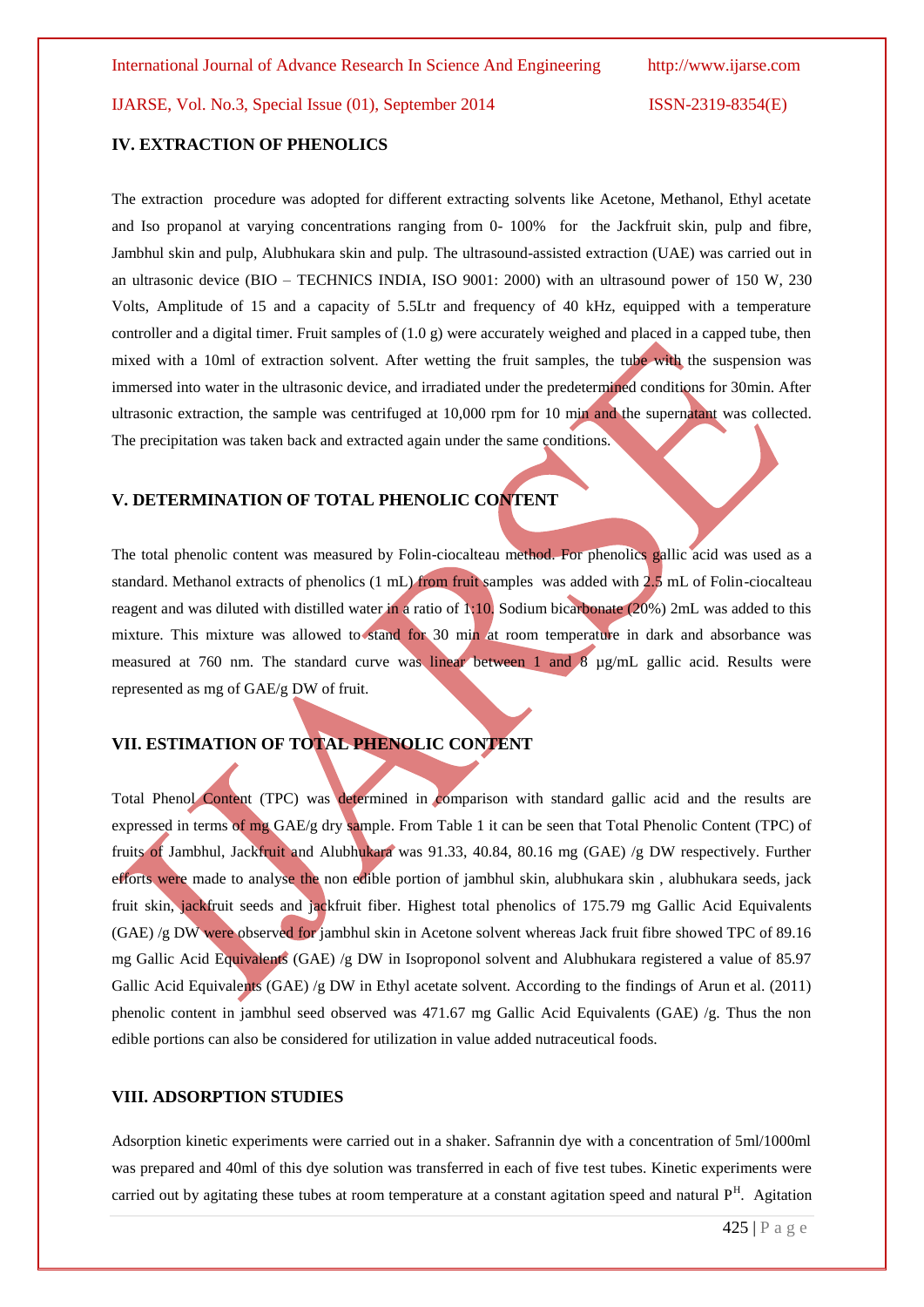was made for min. at a stirring speed of rpm. 2 ml of samples were drawn between time intervals of 30 min. The samples were then centrifuged for 15min at 5000rpm and the supernatant solutions were analysed using Calorimeter at a maximum wavelength of 620 nm for Safrannin samples. Each experiment was continued until 120 min assuming that the equilibrium conditions are reached when no further decrease in dye concentration was observed. Maximum dye removal for Jambhul pulp was observed to be 83.34% , Jambhul skin was 73.33%, Alubhukara skin was 58.88% , Alubhukara pulp was 34.44% and Jackfruit fibre was 74.44%.

# **IX. RESULTS AND DISCUSSIONS**

Ultrasonication was carried out at different concentrations of the solvents viz. 20%, 40%,60% and 80% for all the samples. **Table1** shows the maximun total phenolic content of the samples at different solvent concentrations. Jackfruit pulp recorded maximum total phenolic content of 40.84 mg Gallic Acid Equivalents (GAE) /g DW in 100% isopropanol as an extracting solvent, jackfruit fibre has a TPC value of 89.16 mg Gallic Acid Equivalents (GAE) /g DW in 80% isopropanol as an extracting solvent and Jackfruit seed recorded maximum TPC of 69.41 mg Gallic Acid Equivalents (GAE) /g DW in 40% Acetone as an extracting solvent. Jamun pulp showed maximum TPC of 91.33 mg Gallic Acid Equivalents (GAE) /g DW in 40% Acetone as an extracting solvent, its skin recorded maximum TPC of 175.79 mg Gallic Acid Equivalents (GAE) /g DW in 80% Acetone as an extracting solvent whereas Alubhukara pulp showed maximum TPC of 80.16 mg Gallic Acid Equivalents (GAE) /g DW in 40% Acetone as an extracting solvent and its seed recorded maximum TPC of 85.87 mg Gallic Acid Equivalents (GAE) /g DW in 20% Ethyl acetate as an extracting solvent. Adsorption equilibrium data which express the relationship between mass of adsorbate adsorbed per unit weight of adsorbent and liquid-phase equilibrium concentration of adsorbate are represented by adsorption isotherms and provide important design data for adsorption system. The equilibrium data for removal of safrannin in the present investigations were analyzed using Langmuir adsorption model:

 $C_e/q_e = 1/Q_0 b C_e/Q_0$  --------- (1)

where, Ce  $(mg/L)$  is the equilibrium concentration of dye,  $q_e$  is the amount of dye adsorbed at equilibrium time  $(mg/g)$  and  $Q_0$  and b are Langmuir constants related to adsorption capacity and energy of adsorption, respectively. The linear plots of Ce/qe versus Ce (Fig. 5) suggest the applicability of the above model for the present system, showing formation of monolayer coverage of the adsorbate at the outer surface of adsorbent. The values of  $Q_0$  and b were determined from the slope and intercept of the plots, respectively, and are given in **Table 2**. The essential characteristics of Langmuir isotherm can be expressed in terms of dimensionless constant separation factor for equilibrium parameter,  $R_L$  [24] which is defined as given below:  $R_L = 1/(1+bC_0)$  ---------(2)

where C<sub>0</sub> is the initial dye concentration (mg/L) and b is the Langmuir constant (L/mg). The values of  $R_L$  = 0.3634 for the studied system at different initial concentrations were found to be in between 0 and 1. **Table 2**  which indicates favorable adsorption of dye onto the adsorbent. Freundlich isotherm was also applied for the adsorption of dye[25]

 $Log_{10}(x/m) = log_{10}K_f + (1/n)log_{10}C_e$  ---------(3)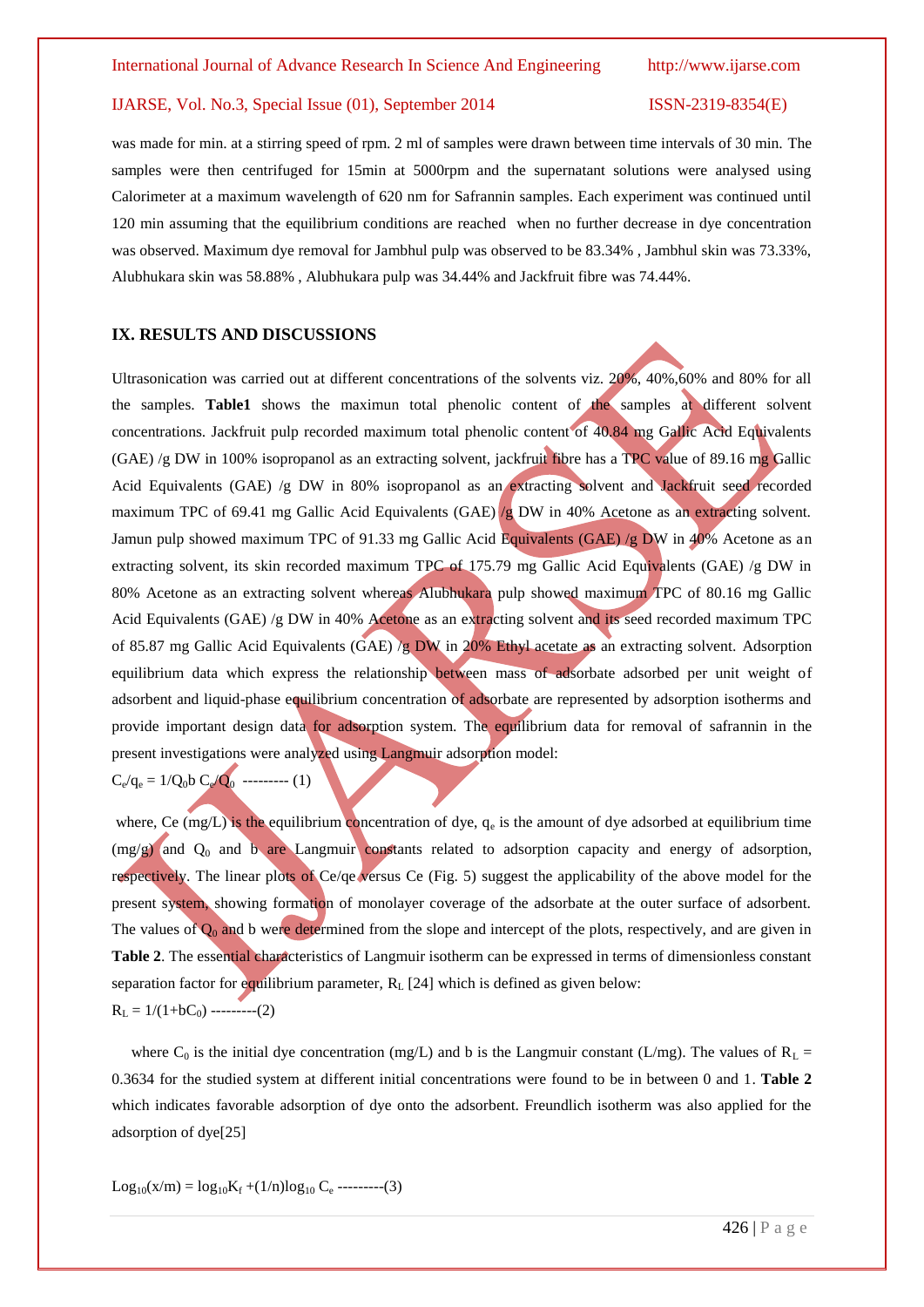where, x is the amount of dye adsorbed (mg), m is the weight of adsorbent used (g), and Ce is the equilibrium concentration of dye in solution (mg/L). Kf and n are the constants incorporating all factors affecting the adsorption process (adsorption capacity and intensity). Linear plots of  $log_{10} (x/m)$  versus  $log_{10} Ce$  shows that adsorption also follows Freundlich isotherm well (Fig. 7). Values of  $K_f$  and n were calculated from the intercept and slope of the plot and are given in Table 2. Mckay et al. [26] have reported that an 'n' value in the range 2-10 indicates favourable adsorption. Determination coefficient,  $R^2$  of both Langmuir and Freundlich equation, is near to unity, indicating the good agreement data with both the isotherm models.

| <b>Solvent</b>  | <b>Jackfruit</b> |               |               | Jamun          |              | Alu bhukhara  |             |
|-----------------|------------------|---------------|---------------|----------------|--------------|---------------|-------------|
|                 | Pulp             | <b>Fibre</b>  | <b>Seed</b>   | Pulp           | <b>Skin</b>  | Pulp          | <b>Skin</b> |
| Methanol        | 34.64 (40%)      | $45.21(40\%)$ | 66.12(20%)    | $0.015(100\%)$ | $0.032(0\%)$ | 25,35(20%)    | 45.21(40%)  |
| Isopropan<br>ΩL | $40.84(100\%)$   | 89.16(80%)    | 46.67(80%)    | 49.34(100%)    | 35.92(80%)   | 32.83(100%)   | 75.34(60%)  |
| Acetone         | 28.90(80%)       | 24.04(20%)    | $69.41(40\%)$ | 91.33(40%)     | 175.79(80%)  | $80.16(40\%)$ | 57.39(100%) |
| Ethyl           | 35.21(60%)       | 81.89(80%)    | 66.12(20%)    | $43.23(60\%)$  | 78.95(100%). | 46.21(60%)    | 85.87(20%)  |
| Acetate         |                  |               |               |                |              |               |             |

**Table1: Content of total phenolics in Jackfruit, Jambhul and Alu bhukhara in (mgGAE/g), % values** 

| Adsorbent  | Safranin dye           |        |             |       |      |        |  |  |  |
|------------|------------------------|--------|-------------|-------|------|--------|--|--|--|
| Jamun skin | Langmuir<br>Freundlich |        |             |       |      |        |  |  |  |
|            | $\mathbf{Q}_0$         | b      | $\mathbb R$ | Kf    | n    |        |  |  |  |
|            | 4.291                  | 0.0701 | 0.991       | 26.73 | 8.22 | 0.9466 |  |  |  |

**indicate extracting solvent%**









Fig.2: Standard Curve Of Gallic Acid Fig.3: Standard Curve Of Gallic Acid In **In Acetone** Isoproponol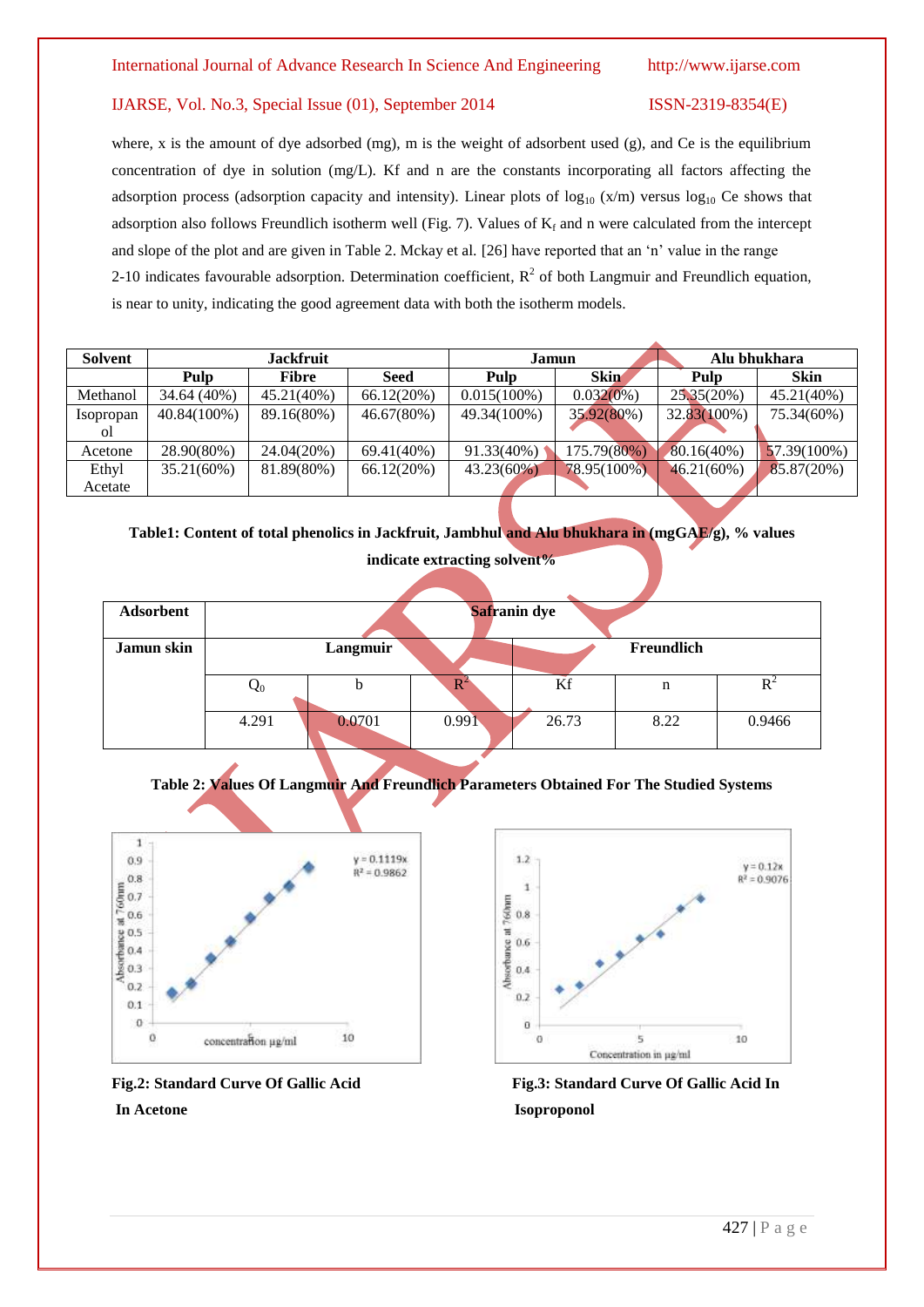

**Fig.4: Standard Curve Of Gallic Acid In Ethylacetate Fig.5: Langmuir Isotherm Of Jambhul Skin As Adsorbent**

 $1.5$ 

ż

 $\mathbbm{1}$ 

log Ce

1.65

 $1.6$ 

 $\frac{8}{9}^{1.35}$ 

 $1.5$ 

 $1.45$ 

 $14$ 

 $\mathbf{0}$ 

90

88 70

ia)

łх

ţ 40

盖面

30  $10^{\circ}$ 

> $\hat{\theta}$ b  $0S$ ¥ 15 ż  $25$

 $0.5$ 

 $\begin{array}{c} \hline \end{array}$ 

 $+0.36^{100m}$ 

 $0.22/401$ 

s (1.3g/2011)

 $140/800$ 

10.5g/40ml

 $0.1216x + 1.416x$  $= 0.9466$ 

· log Ce

I









**Fig. 6: Graph showing % Dye removal on Jambhul skin Fig. 6: Graph showing % Dye removal on** 

Time hrs.

s ik.

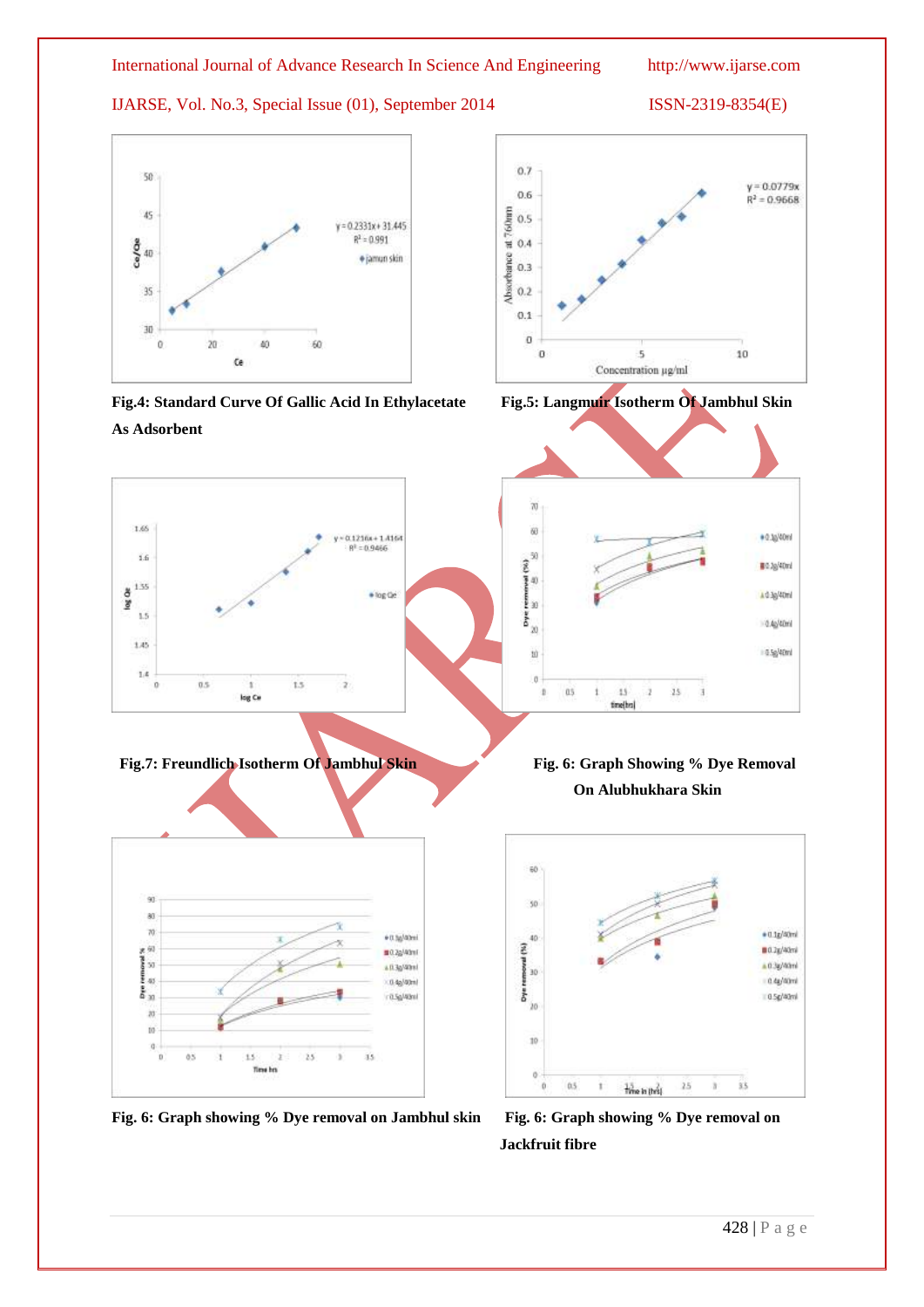## **X. CONCLUSIONS**

It can be concluded from the study that Acetone and Ethyl acetate are found to be best extracting solvents for TPC from the studied fruit samples. From the TPC values of different fruit samples, it was observed that Acetone as an extracting solvent works best for extracting hard samples such as seeds and Ethyl acetate has better extraction efficiency for softer samples such as skin and pulp. Besides the edible portion of fruits, the non-edible portion such as skin, seeds, fibre also contain appreciable values of TPC. The non-edible portions of the fruit can also be further used as adsorbent materials for synthetic dye removal. Future studies can explore adsorption studies on other synthetic dyes and parameters such as effect of pH, temperature, dye concentration etc can be assessed. The removal of Safrannin using ultrasonic extraction residues has been investigated under different experimental conditions in batch mode. The adsorption of Safrannin was dependent on adsorbent dose and Safrannin concentration.Initial pH of solution had no marked effect on the adsorption for the dye. Among all the non edible fruit varieties used for the study Jambhul skin showed the best fit for both Langmuir and Freundlich isotherms. The present study concludes that non edible portions of the fruits such as skin and fibre residues even after ultrasonic extraction showed good adsorption characteristics on synthetic dyes such as safrannin. The study can further be extended on adsorption of different dyes and parameters such as effect of P<sup>H</sup>, temperature, initial concentration of dye etc. can be explored.

# **ACKNOWLEDGEMENTS**

The authors gratefully acknowledge Department of Biotechnology, Sinhgad College of Engineering for carrying on this work. We are thankful to Nisarg Biotech Pvt. Ltd., Satara Dist., Maharashtra for providing us with the free test sample of Gallic Acid in carrying out the experimentation.

# **REFERENCES**

- [1] Kim DO, Jeong SW, Lee CY (2003). Antioxidant capacity of phenolic phytochemicals from various cultivars of plums. Food Chemistry 81: 321-326, International Journal of Advanced Research in Engineering and Applied Sciences ISSN: 2278-6252 ,Vol. 2 | No. 7 | July 2013 www.garph.co.uk IJAREAS | 47.
- [2] Donovan JL, Meyer AS, Waterhouse AL (1998). Phenolic composition and antioxidant activity of prunes and prune juice (Prunus domestica L.). Journal of Agricultural and Food Chemistry, 46: 1247–1252.
- [3] Beals et. Al. (2005). Consumption of peaches, plums and nectarines is associated with better nutrient intakes, improved anthropometric measurements, and reduced risk of hypertension in NHANES 1999–2002. Journal of the American Dietetic Association 8-61.
- [4] Crisosto CH et al. (2004). Increasing 'Blackamber' plum (Prunus salicina L.) consumer acceptance. Journal of Postharvest Biology and Technology 34: 237–244.
- [5] Scalbert, A.; Manach, C.; Morand, C.; Remesy, C.; Jimenez, L. Dietary polyphenols and the prevention of diseases. Crit. Rev. Food Sci. Nutr. 2005, 45, 287−306.
- [6] Paredes-López, O.; Cervantes-Ceja, M. L.; Vigna-Pérez, M.; Hernández-Pérez, T. Berries: improving human health and healthy aging, and promoting quality life−A review. Plant Foods Hum. Nutr. 2010, 65, 299−308.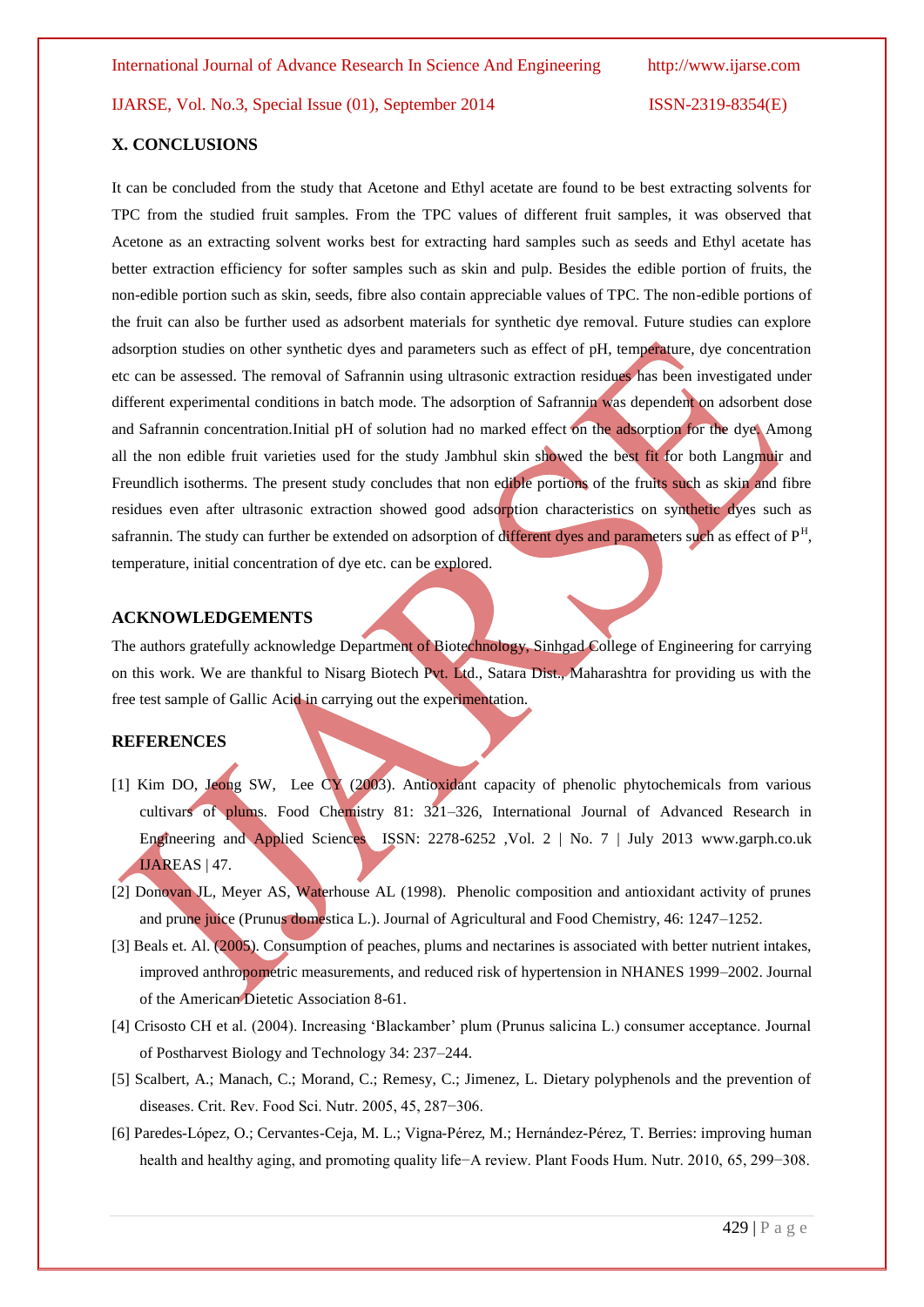- [7] Soto-Vaca, A.; Losso, J. N.; Xu, Z.; Finley, J. W. Evolution of good polyphenolics from color and flavor problems to health benefits. J. Agric. Food Chem. 2012, 60, 6658−6677.
- [8] Stalikas, C. D. Extraction, separation, and detection methods for phenolic acids and flavonoids. J. Sep. Sci. 2007, 30, 3268−3295.
- [9] Ali Khoddami 1, Meredith A. Wilkes 1 and Thomas H. Roberts, Techniques for Analysis of Plant Phenolic Compounds- Review Paper, Molecules 2013, 18, 2328-2375; doi:10.3390/molecules18022328.
- [10] Santana, C.M.; Ferrera, Z.S.; Torres Padrón, M.E.; Santana Rodríguez, J.J. Methodologies for the extraction of phenolic compounds from environmental samples: New approaches. Molecules 2009, 14, 298–320. Molecules 2013, 18 2361
- [11] Altuner, E.M.; Işlek, C.; Çeter, T.; Alpas, H. High hydrostatic pressure extraction of phenolic compounds from Maclura pomifera fruits. Afr. J. Biotechnol. 2012, 11, 930–937. 73. 12.
- [12] Liazid, A.; Palma, M.; Brigui, J.; Barroso, C.G. Investigation on phenolic compounds stability during microwave-assisted extraction. J. Chromatogr. A 2007, 1140, 29–34.
- [13] Toma, M.; Vinatoru, M.; Paniwnyk, L.; Mason, T. Investigation of the effects of ultrasound on vegetal tissues during solvent extraction. Ultrason. Sonochem. 2001, 8, 137–142.
- [14] Vinatoru, M. An overview of the ultrasonically assisted extraction of bioactive principles from herbs. Ultrason. Sonochem. 2001, 8, 303–313.
- [15] Wang, L.; Weller, C.L. Recent advances in extraction of nutraceuticals from plants. Trends Food Sci. Technol. 2006, 17, 300–312.
- [16] Kivilompolo, M.; Hyotylainen, T. On-line coupled dynamic sonication-assisted extraction-liquid chromatography for the determination of phenolic acids in Lamiaceae herbs. J. Chromatogr. A 2009, 1216, 892–896.
- [17] Domeño, C.; Blasco, M.; Sánchez, C.; Nerín, C. A fast extraction technique for extracting polycyclic aromatic hydrocarbons (PAHs) from lichens samples used as biomonitors of air pollution: Dynamic sonication versus other methods. Anal. Chim. Acta 2006, 569, 103–112. 18.
- [18] Blasco, M.; Domeño, C.; Nerín, C. Lichens biomonitoring as feasible methodology to assess air pollution in natural ecosystems: Combined study of quantitative PAHs analyses and lichen biodiversity in the Pyrenees Mountains. Anal. Bioanal. Chem. 2008, 391, 759–771. 82.
- [19] Luque-Garcia, J.L.; Luque de Castro, M.D. Where is microwave based analytical treatment for solid sample pre-treatment going? Trends Anal. Chem. 2003, 22, 90–99.
- [20] Lee, M.H.; Lin, C.C. Comparison of techniques for extraction of isoflavones from the root of Radix Puerariae: Ultrasonic and pressurized solvent extractions. Food Chem. 2007, 105, 223–228. 85.
- [21] Kalpana, K.; Kapil, S.; Harsh, P.S.; Bikram, S. Effects of extraction methods on phenolic contents and antioxidant activity in aerial parts of Potentilla atrosanguinea Lodd. and quantification of its phenolic constituents by RP-HPLC. J. Agric. Food Chem. 2008, 56, 10129–10134.
- [22] Barapatre Anand, Sahu Sudha, Aadil Keshaw and Jha Harit, Value added products from agrowaste, Recent Research in Science and Technology 2013, 5(2): 07-12 ISSN: 2076-5061.
- [23] Blasco, M.; Domeño, C.; Lopez , P.; Nerín, C. Behaviour of different lichen species as biomonitors of air pollution by PAHs in natural cosystems. J. Environ. Monit. 2011, 13, 2588–2596.